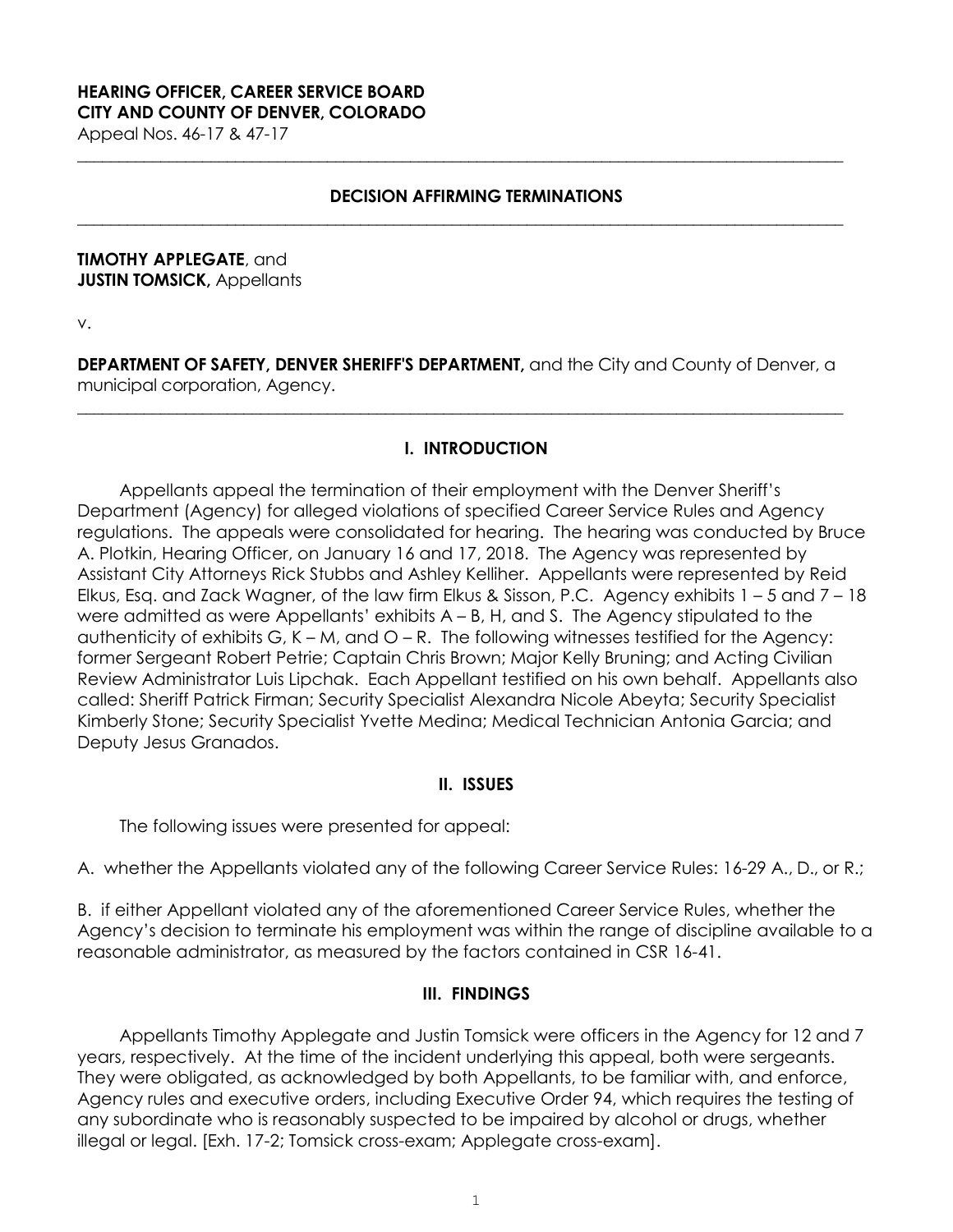On November 22, 2016, Security Specialist Hammond was assigned to work in a control center in the Downtown Detention Center. He approached his supervisor, Sgt. Robert Petrie, asking to be relieved because he felt unwell. Petrie knew Hammond had ongoing issues with adverse reactions to cancer treatment. Hammond sat in a chair and told Petrie he was dizzy and light-headed.

Petrie contacted Applegate to bring a nurse to his office. When Applegate and Medical Technician Garcia arrived, Petrie told them Hammond was on medication for cancer treatment and was having an adverse reaction to his medication. Applegate later described Hammond as "looking like he was out of it." Garcia checked Hammond's vital signs and found them to be "perfect." She found no indicia that he was under the influence of drugs or alcohol, although she observed he was "bobble-headed" and observed Hammond's eyes rolling back. [Garcia testimony].

While Garcia checked Hammond, Sheriff Patrick Firman happened by. He stopped in and spoke to Hammond, then said "Let's just make sure we take care of him, and get him home safely," then left the office. Firman did not observe any indicia of alcohol consumption. [Firman testimony at 10:40:10; *see also* Exh. 4-5].

Applegate contacted Tomsick in the Emergency Response Unit to determine if any staff was available to drive Hammond home. Tomsick accompanied Hammond to retrieve personal items. In the elevator area, Hammond swayed and leaned heavily against a wall. While they waited for an elevator, Applegate arrived, and Tomsick asked him to assist because Hammond was so unstable. [Exh. 4-11]. The three entered an elevator. In that confined space, both Appellants smelled something resembling alcohol.

When they arrived at the first floor, as they waited for the sliding security door to open, Hammond swayed and braced himself. Then, as they walked through the corridor, Hammond steadied himself with a hand on the corridor wall as they walked. A short time later, he fell into the wall. Tomsick described Hammond as "definitely unstable," and "wobbling all over the place." [Exh. 4-11]. As they walked to the car port, Applegate placed his hand behind the unsteady Hammond to catch him if he fell. Tomsick asked a deputy to drive Hammond home because "he was in no position to drive." [Exh. 3-4<sup>1</sup> ].

Applegate and Tomsick then approached Sgt. Petrie to talk privately. They went into a storage room and closed the door to discuss whether Hammond may have been drunk. Security video silently recorded the meeting. Applegate told Petrie that Hammond had been drinking [Petrie testimony] and made a sign associated with drinking alcohol. [Exh. 15 at 8:37:20]. Applegate told Petrie "we smelled alcohol" or "he was drinking." They discussed whether to have Hammond brought back for testing, but since Hammond was already home, he was not recalled for reasonable suspicion testing since he could have claimed he drank only after returning home.

During the ensuing investigation to determine whether Applegate and Tomsick violated Agency policy and Executive Orders in failing to order Hammond to submit to drug and alcohol testing, both Appellants repeatedly denied they suspected Hammond had been drinking alcohol, and referred repeatedly to Hammond's unsteadiness based on his chemotherapy.

i<br>L

<sup>&</sup>lt;sup>1</sup> While the quotation appears in Applegate's IA interview, I attribute it to Tomsick since Applegate was quoting "them," referring to Tomsick and the two Emergency Response Unit (ERU) deputies who ended up driving Hammond and his car home. Of those three, only Tomsick had contact with Hammond before Tomsick and Applegate, accompanying Hammond, met the two deputies in the car port. Thus, only Tomsick would have been in a position to posit Hammond was in no condition to drive.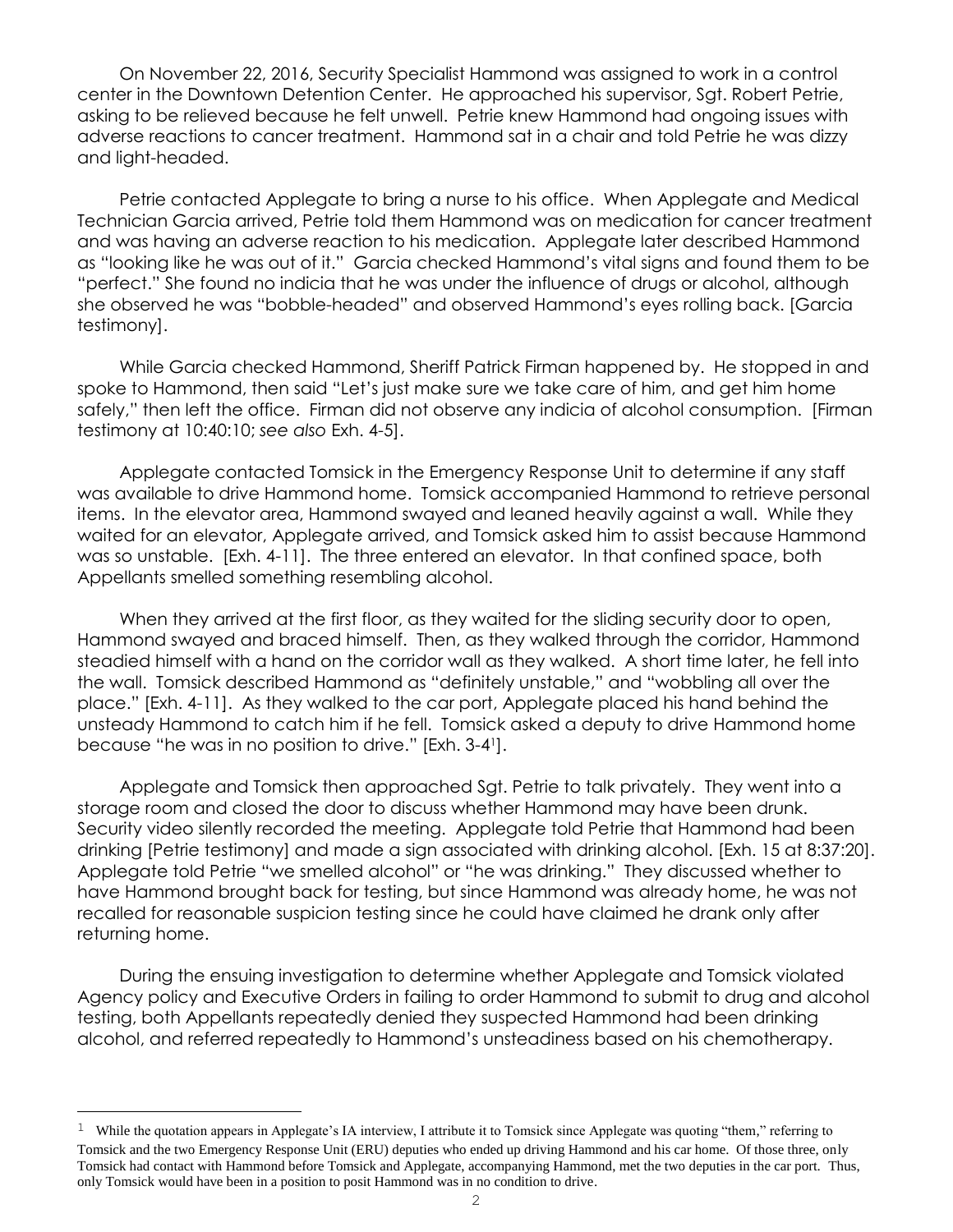Separate contemplation of discipline meetings were convened on July 12, 2017 for the Appellants, each of whom attended with legal counsel. The Agency served its notice of termination on Applegate August 1, 2017 [Exh. 1], followed by service of its notice of termination on Tomsick August 7, 2017. [Exh. 2]. Both filed timely appeals.

# **IV. ANALYSIS**

A. Jurisdiction and Review

Jurisdiction is proper under CSR 19**-**10 A.1.a., as the direct appeals of terminations. I am required to conduct a *de novo* review, meaning to consider all the evidence as though no previous action had been taken. Turner v. Rossmiller, 532 P.2d 751 (Colo. App. 1975).

B. Burden and Standard of Proof

The Agency retains the burden of persuasion, throughout the case, to prove the Appellants violated one or more cited sections of the Career Service Rules, and to prove its decision to terminate their employment complied with CSR 16-41. The standard by which the Agency must prove its claims is a preponderance of the evidence.

C. Career Service Rule Violations

# **1. CSR 16-29 A. Neglect of duty.**

To sustain a violation under CSR 16-29 A., the Agency must establish the Appellants failed to perform a known duty. In re Gomez, CSA 02-12 (5/14/12), *citing* [In re Abbey,](http://www.denvergov.org/Portals/671/documents/Hearings/Abbey_Theophilus_99-09_Decision.pdf) CSA 99-09, 6 (8/9/10). The Agency claimed Appellants violated this rule by failing their duties under other rules. The decision-maker testified Appellants violated their duty not to commit a deceptive act, [Lipchak testimony], and they failed their duty to require reasonable suspicion testing of Hammond. When the only basis for a violation under this rule is to implicate the duty under another, more specific rule, no violation may be found hereunder. To do otherwise would impermissibly double each Agency claim. [In re Gordon, CSA 10-14, 2 (11/28/14); *see also* In re Wright, CSA 40-14, 7 (11/17/14)].

## **2. CSR 16-29 R. Conduct which violates the Career Service Rules, the City Charter, the Denver Revised Municipal Code, Executive Orders, written departmental or agency regulations, policies or rules, or any other applicable legal authority.**

As it pertains to:

#### **Denver Sheriff Departmental Rules and Regulations**

**RR 300.19.1. Disobedience of Rule**. **Deputy sheriffs and employees shall not violate any lawful Departmental rule, duty, procedure, policy, directive, instruction, order (including Mayor's Executive Orders), or Operations Manual section.** 

As it pertains to:

**Executive Order 94 City and County of Denver Employees Alcohol and Drug Policy:**

**I. PROHIBITIONS FOR ALL CITY EMPLOYEES INCLUDING CLASSIFIED MEMBERSR OF POLICE AND FIRE DEPARTMENTS.**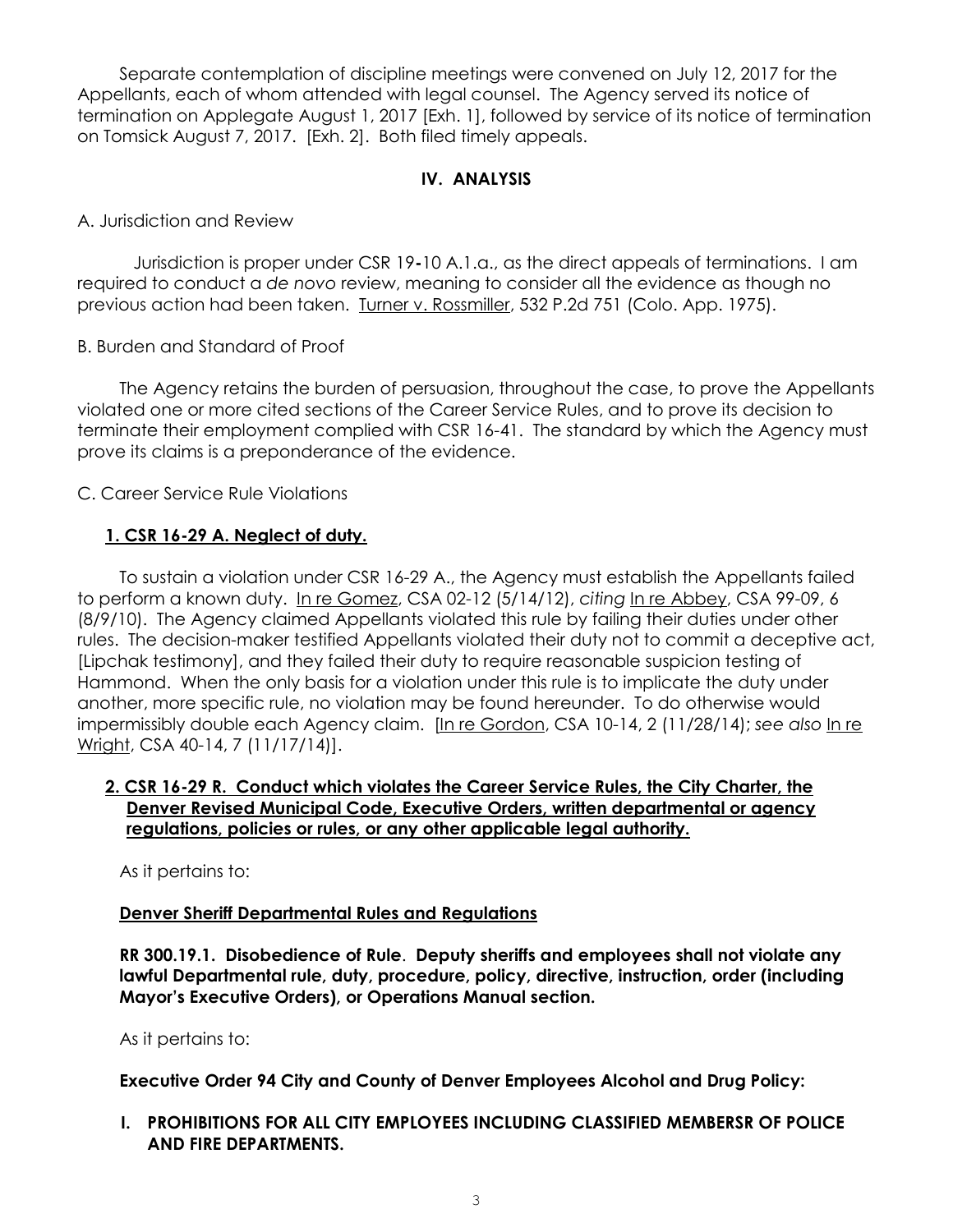- **A. Alcohol. Employees are prohibited from consuming, being under the influence of, or impaired by alcohol while performing city business, while driving a city vehicle or while on city property.**
- **B. Legal Drugs.**

### **2. Employees who work in positions operating vehicles or dangerous equipment or positions affecting the health or safety of co-workers or the pubic are prohibited from consuming, being under the influence of, subject to the effects or impaired by legal obtained prescription drugs while performing city business.**

A City employee is in violation of this portion of E.O. 94 if he is under the influence of a legally-obtained prescription drug while working. This provision does not assess liability for a supervisor who fails to conduct reasonable suspicion testing of such impaired employee. No violation against either Appellant is established hereunder.

## **II. DRUG AND ALCHOL TESTING**

## **B. Reasonable Suspicion Testing**

**1. When a supervisor has reasonable suspicion that any employee is in violation of this policy, after taking appropriate safety measure, i.e. removing the employee from any situation which may pose a safety risk to the employee, coworker or the public, the supervisor shall immediately consult with his/her Human Resource Specialist, Safety Officer or the City Attorney's Office to determine further actions. However, if immediate consultation is not possible, it is the responsibility of the supervisor to promptly initiate alcohol and drug testing.**

**a. Alcohol… Escort the employee to the testing site as soon as possible. However, if the supervisor is unable to escort the employee, the supervisor should have another individual escort the employee for testing.**

**b. Legal Drugs. Escort the employee to the evaluation site as soon as possible. However, if the supervisor is unable to escort the employee, the supervisor should have another individual escort the employee for testing.** 

#### **D.O. 2035.1B –Drug-Free Workplace**

**1. Purpose: the purpose of this order is to provide general guidelines to establish and enforce an alcohol and drug-free workplace program to ensure the safety of all employees, inmates and the public.** 

**…**

#### **6. Testing and Treatment:**

**A. Reasonable Suspicion Testing: When a supervisor has reasonable suspicion that an employee is in violation of this policy or Executive Order 94, after taking the appropriate safety measures, the supervisor should immediately consult with an appropriate member of the Department's personnel staff in Internal Affairs or with the City attorney's Office to determine further actions. However, if immediate consultation is not possible, it is the responsibility of the supervisor to initiate drug and alcohol testing.**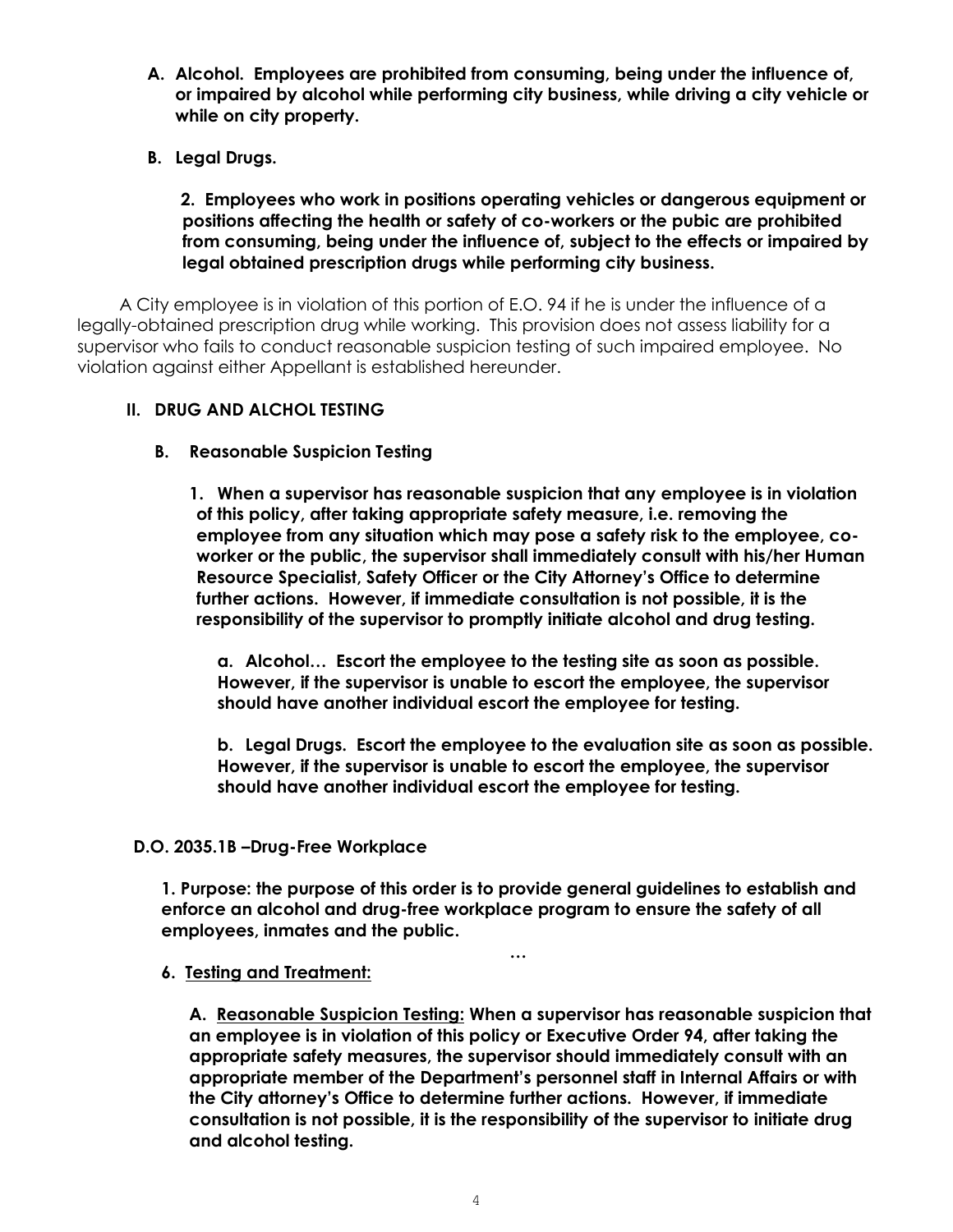**The decision to test an employee must be based on reasonable belief that the employee is using, under the influence, subject to the effects of or impaired by a prohibited drug or alcohol. The supervisor's basis for this reasonable belief shall be specific, such as, but not limited to, observing changes concerning the appearance, behavior, speech or body odors of the employee.** 

#### **If a supervisor has reasonable suspicion that an employee is under the influence of drugs or alcohol, he/she shall have the employee escorted by the Internal Affairs Officer to the Occupational Health and Safety Clinic at Denver Health Medical Center or at Denver International Airport for testing as soon as practical.**

The above provisions, Executive Order 94, and D.O. 2035 1.B., place an affirmative obligation on supervisors who reasonably suspect, or should suspect, that a subordinate may be impaired by drugs or alcohol, to make certain notifications and to order such subordinate to submit to drug and alcohol testing. Indicia giving rise to reasonable suspicion testing must be specific, contemporaneous and articulable observations which include, but are not limited to, the subordinate's appearance, behavior, speech, or body odors.

The purpose behind these rules is evident, particularly in the context of Denver's jails. Hammond's duties as security specialist, including the operation of elevators, security doors, and monitoring inmate movements required him to be alert to potential safety and security issues. It is not difficult to imagine the dangers posed to co-workers and to inmates by someone whose duty it is to monitor inmates while his eyes roll back in his head, while he cannot hold himself up, or while he struggles to remain alert.

Both Appellants claimed they were largely untrained in, and unfamiliar with, Agency D.O. 2035.1H., and Executive Order 94, regarding drug and alcohol use and testing. The evidence tended to support their claim. Regardless, under D.O. 2035 1 H., each employee is responsible to be familiar with that order. [Exh. H-5 at #9]. "It is the responsibility of each employee and supervisor to be familiar with this policy, Executive Order 94, and to abide by the drug-free requirements of the City and County of Denver and the Denver Sheriff Department (DSD)."

In addition, the Career Service Board determined even if rules are not well-communicated, every officer is responsible to be familiar with them and to implement them. "Lack of training or lack of recent training does not relieve employees of their obligation to know the rules and act in accordance with them." In re Shelley and Martinez, CSB 30-13A & 32-13A, 2 (12/9/14). For these reasons, this defense of lack of training fails.

Next, Appellants argued Hammond did not display indicia of alcohol impairment. This argument is misplaced. Indicia of impairment, whether from alcohol, illegal drugs, or legal drugs all require the same proactive responses by supervisors. [Exh. 17-5 through 17-7]. Hammond's actions, affect and smell all provided ample indicia of impairment, regardless of chemical origin. [Exh. 3-4; Exh. 9 at 8:26:30; Exh. 11 at 8:28:48-8:28:56; Exh. 13 at 8:31:22; Exh. 3-28; Exh. 4- 14].

Appellants also argued that since many others had contact with Hammond the same day and none suspected he was impaired, it was unreasonable for them to suspect Hammond was impaired in a way that suggested reasonable suspicion testing was required. The issue, however, is not if others had a reasonable suspicion to test Hammond, but whether Appellants did. For reasons noted above, Appellants had ample indicia of impairment to require reasonable suspicion testing of Hammond.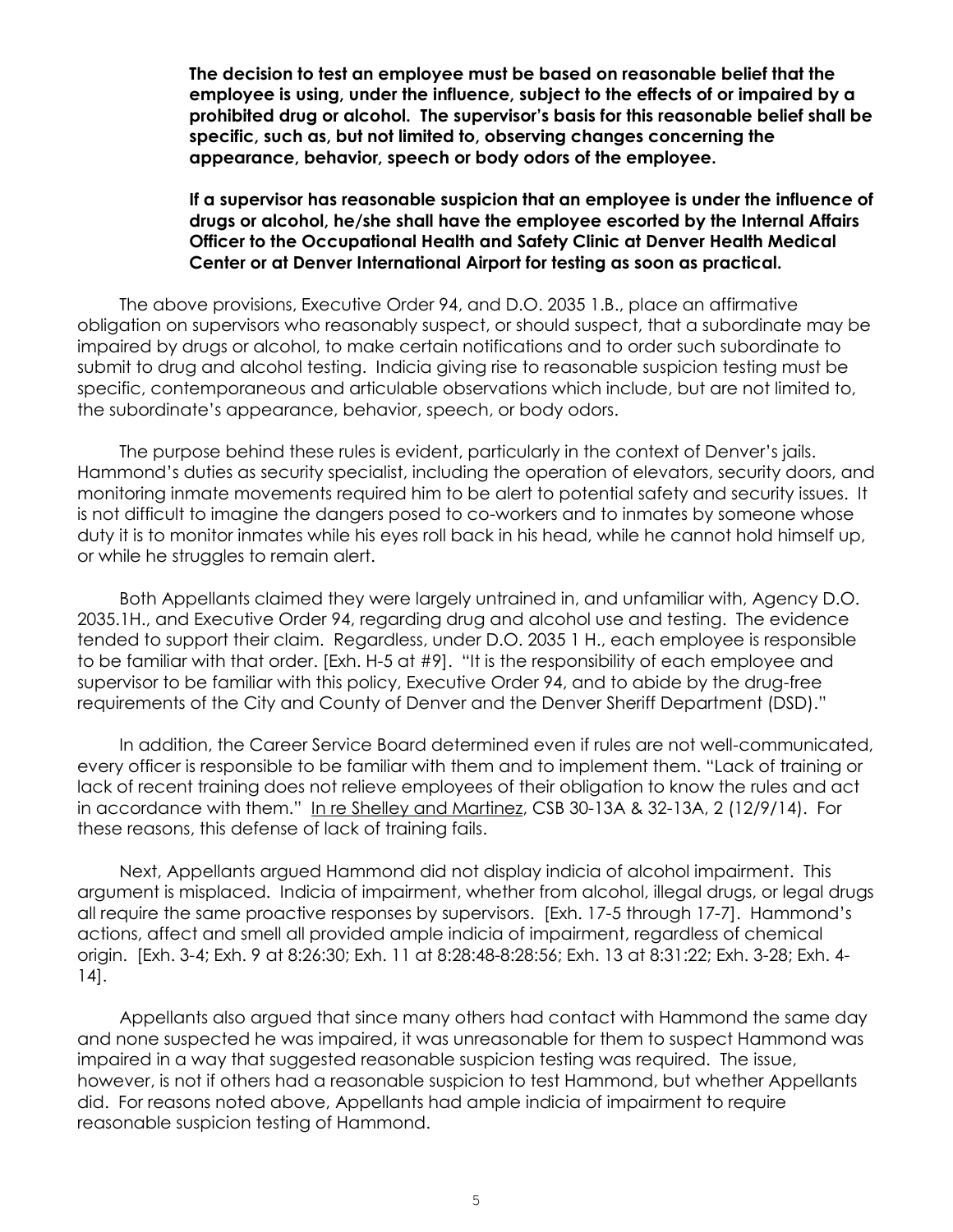Moreover, it is more likely than not that both Appellants reasonably suspected Hammond had been drinking alcohol because: (1) they asked to meet Petrie in secret regarding Hammonds; (2) Applegate, in direct view of Petrie, demonstrated a well-recognized sign of drinking alcohol, (3) Applegate demonstrated Hammond's drunken-like staggering; (4) both Appellants acknowledged "someone," meaning one of them or Petrie, brought up the subject of alcohol; and (5), most convincingly, Petrie consistently recalled both Appellants indicated they believed Hammond had been drinking alcohol, and Petrie's testimony was not rebutted.

In view of these observations and conclusions, both Appellants understood their obligations under Agency DO 2035.1B and E.O. 94. They both observed that Hammond was impaired. Under both Agency rule and executive order, they were obligated to order Hammond to submit to mandatory testing and to make required notifications. Their failure to do so violated D.O. 20351B and E.O. 94 and therefore violated CSR 16-29 R.

#### **RR 200.4.2. Commission of a Deceptive Act. In connection with any investigation or any judicial or administrative proceeding, deputy sheriffs and employees shall not willfully, intentionally, or knowingly commit a materially deceptive act, including but not limited to departing from the truth verbally, making a false report or intentionally omitting information.**

A violation of the Career Service rule analogous to this rule, occurs when an employee makes any knowing misrepresentation within the employment context. [In re Redacted,](https://www.denvergov.org/content/dam/denvergov/Portals/hearings_office/documents/Hearings/Rogala_Amy_57-11_Decision_Redacted.pdf) CSA 57-11, p. 5 (5/31/12), *citing* [In re Mounjim,](https://www.denvergov.org/content/dam/denvergov/Portals/hearings_office/documents/Hearings/Mounjim_Ronalda_87-07_Board_Findings_and_Order.pdf) CSB 87-07, p. 5 (1/8/09). The Agency prohibition applies, more restrictively, during the course of an official proceeding, but adds willfulness and intent to its standard of proof.

The context for the Agency's claim under these prohibitions is its IA investigation of both Appellants, placing its claim within the scope of both prohibitions. The issue is whether the Appellants engaged in a materially deceptive act during that investigation. The Agency claimed they lied to the IA investigators concerning whether they suspected Hammond was alcohol-impaired.

Applegate repeatedly told his IA interviewer he and Tomsick smelled something on Hammond but took great pains to state emphasize the "something" was not alcohol. [Exh. 3-5, 3-7; 3-10, 3-14, 3-15, 3-18, 3-19, 3-20, 3-26, 3-27]. Tomsick also denied perceiving any alcohol use by Hammond. [Exh. 4-8], even while acknowledging Hammond seemed confused and forgetful [Exh. 4-8]. However, as found above, Petrie distinctly recalled both Applegate and Tomsick stated they smelled alcohol on Hammond. [Petrie testimony; Exh. 5-3, 5-4, 5-5, 5-17]. Consistent with Petrie's testimony, Applegate made a gesture widely-regarded as that of drinking alcohol [Exh. 15 at 8:37:20]. He also demonstrated behavior widely regarded as being drunk, feigning Hammond's stumbling. [Id at 8:37:44]. Applegate's response, that he made the gestures only in response to "someone" mentioning alcohol was not persuasive, as it would have been an exceedingly odd reaction to pantomime Petrie or Tomsick's mention of alcohol, especially followed by another demonstration of the same condition. Even accepting Applegate's unlikely demonstration of what someone else said, he failed to rebut Petrie's unwavering recollection that both Applegate and Tomsick specifically referred to Hammond's use of alcohol. [Petrie testimony].

Tomsick insisted he was always truthful, not deceptive, and attributed any inconsistencies in his recollection to the passage of time. Certainly memory is imperfect and becomes more so over time. However, when Tomsick spoke with the IA interviewer, he changed his responses significantly and repeatedly within minutes. Tomsick alternatively recalled to the IA interviewer "Petrie, I believe, asked if we had smelled any alcohol which I said no," [Exh. 4-13], and "Petrie… asked if we smelled anything. I said, no, I didn't smell alcohol." [Exh. 4-17], then "somebody said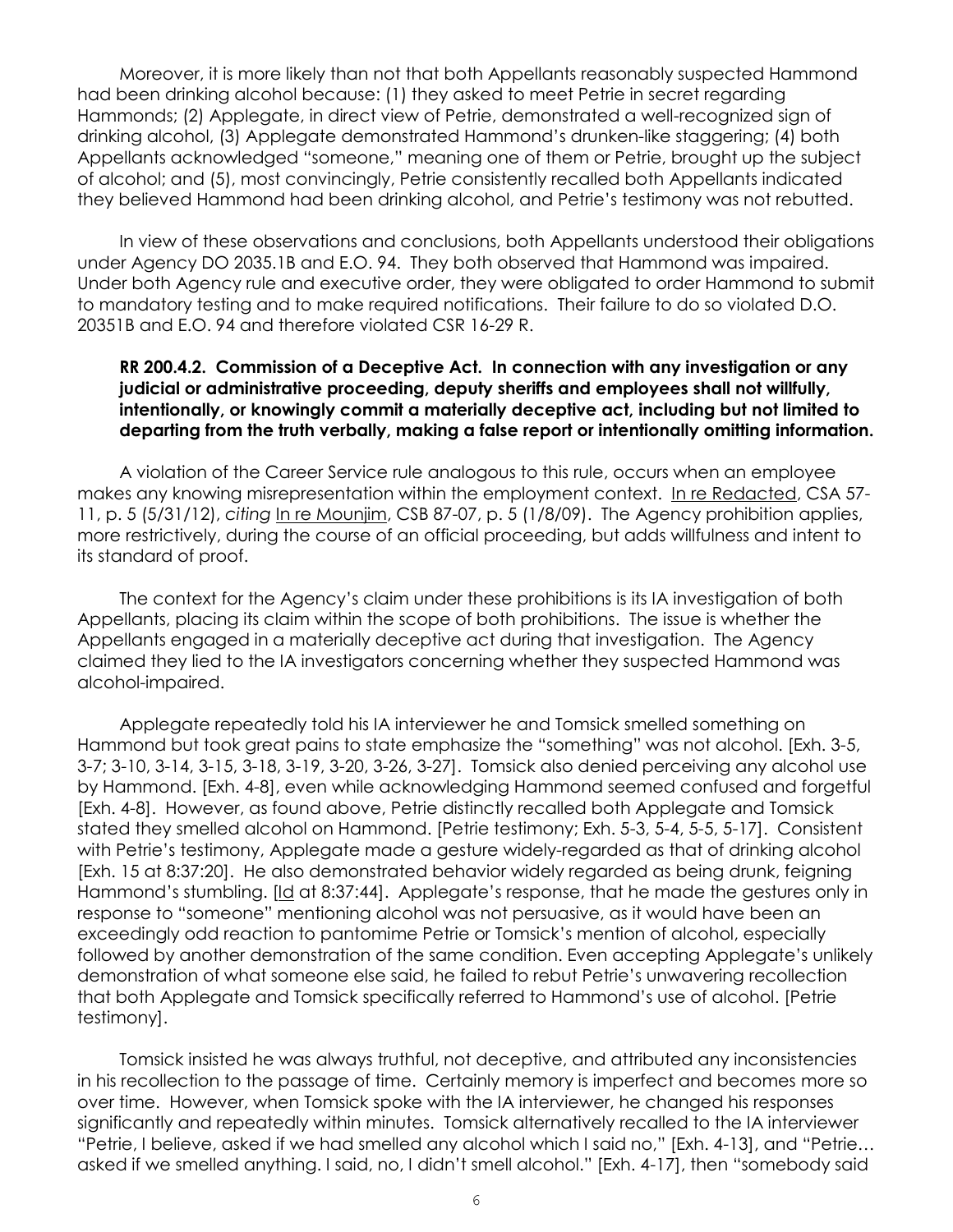alcohol," [Id], and "like I said, who actually made the statement of smelling alcohol, I have no idea who that is," [Id], followed almost immediately by "I'm almost positive it was Petrie that asked if we smelled alcohol," [Exh. 4-18], then "who made that statement, I don't know," [Exh. 4-19], and "at some point, apparently somebody had made the allegation of suspecting alcohol." [Exh. 4-20; see also Exh. 4-23].<sup>2</sup> At Tomsick's contemplation of discipline meeting, six months later, and also one year later at hearing, Tomsick consistently recalled it was Petrie who first mentioned Hammond's use of alcohol. [Exh. 7-4 (statement by Tomsick's attorney).

Petrie's firm and consistent recollection that Applegate and Tomsick both indicated they suspected Hammond had been drinking alcohol was not impeached or rebutted. Based on Petrie's unimpeached recollection, along with Appellants' inconsistent statements, the Agency proved both violated and CSR 16-29 R., via RR 200.4.2.

### **3. CSR 16-29 D. Any act of dishonesty which may include but it not limited to, lying, or improperly altering or falsifying records, examination answers, or work hours.**

The same evidence which established a violation of RR 200.4.2, above, also establishes a violation of CSR 16-29 D. Both made knowing representations during the course of their IA interviews.

# **V. DEGREE OF DISCIPLINE**

The purpose of discipline is to correct inappropriate behavior if possible. Appointing authorities must consider the severity of the offense, an employee's past record, and the penalty most likely to achieve compliance with the rules. CSR § 16-41.

#### **A. Seriousness of the proven offenses**

i<br>L

The dismissal of these employees was not based on their hesitation and ultimate decision not to test a subordinate who was displaying indicia of impairment. They were dismissed for their departures from the truth and knowing misrepresentations during the course of an Internal Affairs investigation, and continuing through hearing in violation of RR 200.4.2 and CSR 16-29 D. [Lipchak testimony].

The Agency has repeatedly affirmed the criticality of honesty in its officers. They are empowered with physical control over others' lives, well-being, and are even empowered to use deadly force and other less-deadly uses of force. In exchange, the Agency requires complete transparency of motives and reasons for deputies' actions in order to retain the confidence of the public it serves. Dishonesty undermines that confidence. Accordingly, the Agency does not brook any dishonesty during an official investigation, and termination of employment is all but assured for those who knowingly, intentionally or willfully omit or misstate facts, motives or reasons. [*See* In re Gale, CSA 2-15 (11/23/15), *aff'd* In re Gale, CSB 2-15A (7/21/16); In re Steckman, CSA 30-15 (6/30/16), *aff'd* In re Steckman, CSB 30-15A (1/19/17); In re Roybal, CSA 47-15 (4/22/16), *aff'd* In re Roybal, CSB 47-15A (10/6/16); In re Roybal, CSA 44-16 (10/3/16), *aff'd* In re Roybal, CSB 44-16A (5/18/17); *but contrast* In re Lewis, CSA 51-14 (3/19/15), *aff'd* In re Lewis, CSB 51-14A (11/5/15).

The Agency's disciplinary matrix, [Exh. 16-57], reflects its zero-tolerance policy when it comes to material dishonesty during the course of an investigation. The presumptive penalty is dismissal. [Exh. 16-58]. Under the circumstances of this case, including the importance of honesty during the course of an internal investigation within the Sheriff's Department, the

 $2\,$  Exhibits 3-5 and 7 were not in evidence at this point, but no objection was raised during or after extensive references to their contents, nor was there a motion to strike that evidence. Consequently, 3-5 and 7 are deemed admitted.